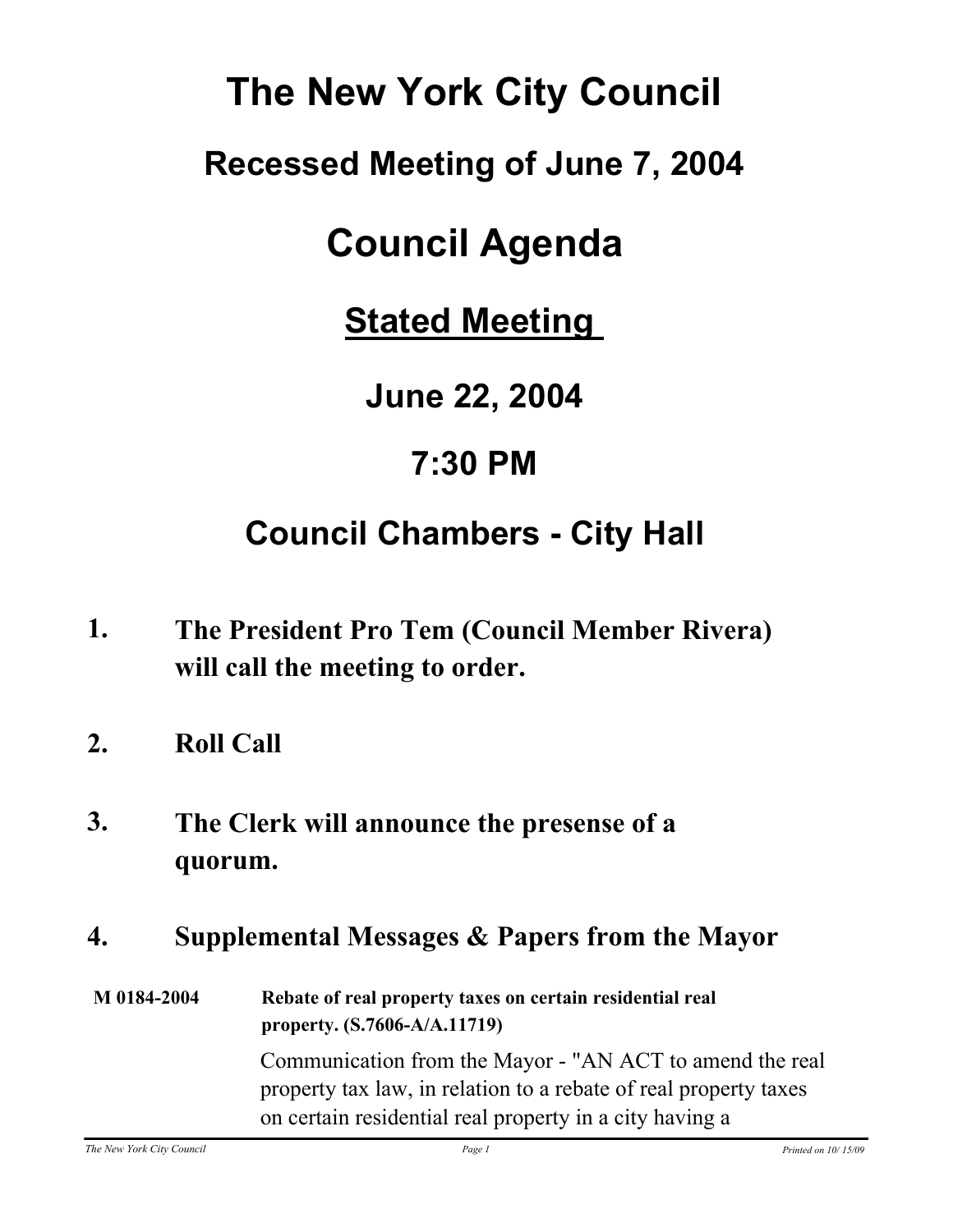population of one million or more; and to amend the tax law, in relation to authorizing any city having a population of one million or more to provide an earned income tax credit against the personal income tax of such city." S.7606-A / A.11719 *Preconsidered - State and Federal Legislation*

#### **Supplemental Communications from City, County & Borough Offices 5.**

- **6. Supplemental Petitions and Communications** *None*
- **7. Supplemental Land Use Call-Ups**
- **8. Supplemental Communication from the Speaker**
- **9. Supplemental Discussion of General Orders**
- **10. Supplemental Reports of Special Committees** *None*

### **11. Supplemental Reports of Standing Committees**

### **Report of the Committee on Education**

**Res 0152-2004-A Renouncing DOE on their proposed policy to deny third graders in NYC public schools promotion to the fourth grade solely on the basis of their scores on the English Language Arts and Mathematics standardized exams.**

Resolution rejecting the Mayor's ill-conceived educational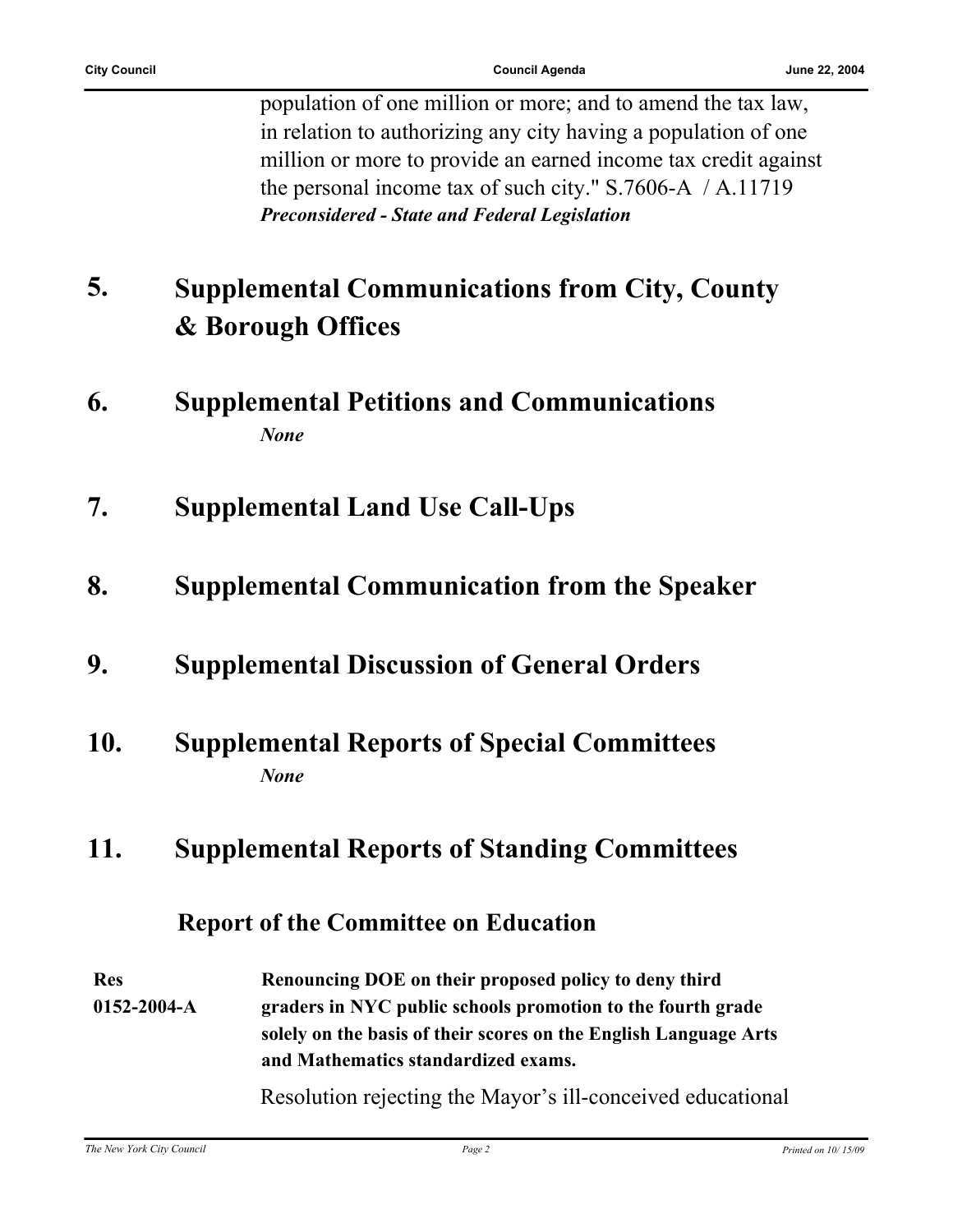policy of retaining third graders in New York City public schools based upon their scores on the English language and mathematics standardized examinations, by which time it is too late to begin intervention for struggling students, and which policy offers those students too little support. *Amended and Laid Over*

#### **Report of the Committee on Public Safety**

#### **Int 0142-2004-B Prohibit the use of racial or ethnic profiling by members of the Police Dept.**

A Local Law to amend the administrative code of the city of New York, in relation to prohibiting the use of racial or ethnic profiling by law enforcement officers. *Amended and Laid Over*

### **Report of the Committee on State and Federal Legislation**

#### **SLR 0147-2004 Traffic-control signal photo violations (A.4806-B)**

State Legislation Resolution requesting the New York State Legislature to pass a bill introduced by Assembly Members Lafayette, Mayersohn, P. Rivera, Pheffer, Peralta, Gianaris, Grannis, Seddio, Stringer, Colton, Greene, Dinowitz, Markey and Ortiz, et al, A.4806-B, "AN ACT to amend the vehicle and traffic law and the administrative code of the city of New York, in relation to the number of intersections at which traffic-control signal photo violation -monitoring devices may be installed and reporting upon the use of a traffic-control signal photo violation monitoring system; to amend chapter 746 of the laws of 1988, amending the vehicle and traffic law, the general municipal law and the public officers law, relating to the civil liability of vehicle owners for traffic-control signal violations, in relation to the effectiveness thereof; and to amend local law number 46 of the city of New York for the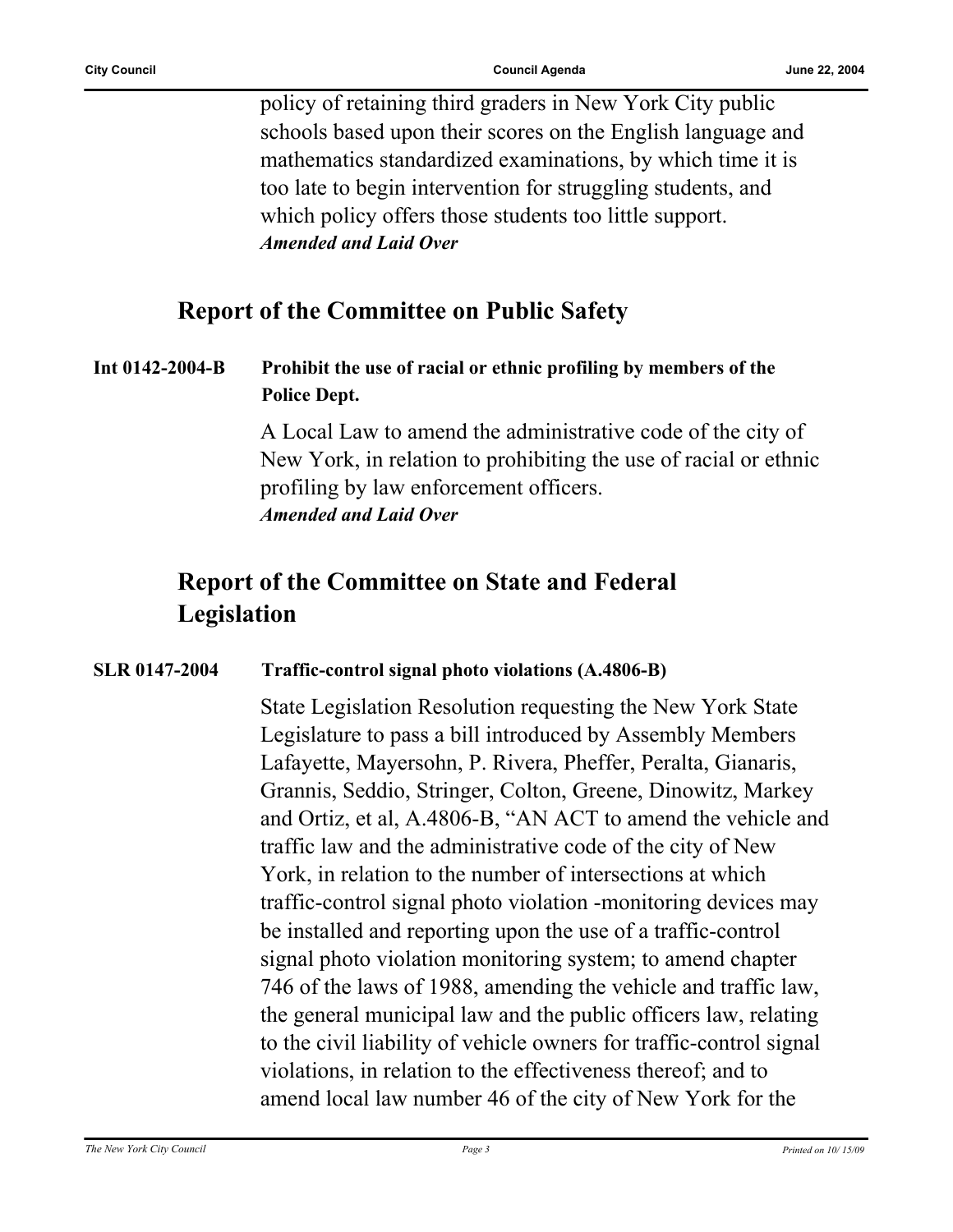|                      | year 1989, amending the administrative code of the city of<br>New York, relating to civil liability of vehicle owners for<br>traffic-control signal violations, in relation to the effectiveness<br>thereof".<br><b>Preconsidered - Coupled on GO</b>                                                                                                                                                                                                                                       |
|----------------------|---------------------------------------------------------------------------------------------------------------------------------------------------------------------------------------------------------------------------------------------------------------------------------------------------------------------------------------------------------------------------------------------------------------------------------------------------------------------------------------------|
| <b>SLR 0148-2004</b> | Sell and convey certain property to Yeshiva Har Torah<br>$(S.5931-B, A.9417-B)$                                                                                                                                                                                                                                                                                                                                                                                                             |
|                      | State Legislation Resolution requesting the New York State<br>Legislature to pass bills introduced by Senator Padavan,<br>S.5931-B, and Assembly Member Weprin, A.9417-B, "AN<br>ACT authorizing the city of New York to sell and convey<br>certain property to Yeshiva Har Torah".<br>Preconsidered - Coupled on GO                                                                                                                                                                        |
| M 0184-2004          | Rebate of real property taxes on certain residential real<br>property. (S.7606-A/A.11719)                                                                                                                                                                                                                                                                                                                                                                                                   |
|                      | Communication from the Mayor - "AN ACT to amend the real<br>property tax law, in relation to a rebate of real property taxes<br>on certain residential real property in a city having a<br>population of one million or more; and to amend the tax law,<br>in relation to authorizing any city having a population of one<br>million or more to provide an earned income tax credit against<br>the personal income tax of such city." $S.7606-A$ / A.11719<br>Preconsidered - Coupled on GO |

### **12. Supplemental General Order Calendar**

**Int 0188-2004-A Prohibiting acts of harassment at schools.**

A Local Law to amend the administrative code of the city of New York, in relation to prohibiting acts of harassment at schools. *Laid Over*

#### **Int 0261-2004-A Dep't of education of the city of New York provide voter**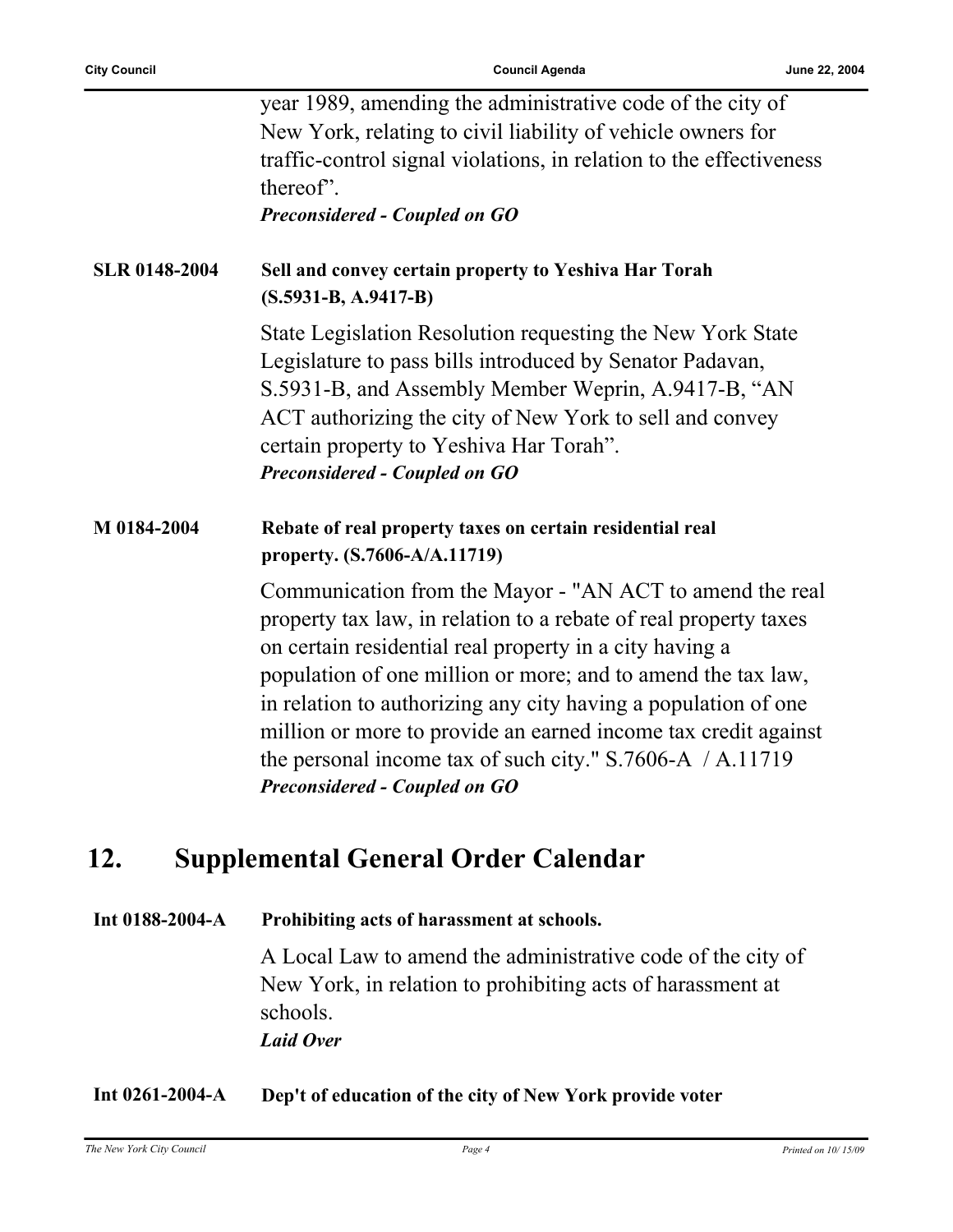#### **registration forms to students.** A Local Law to amend the administrative code of the city of New York, in relation to requiring that the New York city department of education provide voter registration forms to students. *Laid Over* **Res 0389-2004-A Government officials to protect and uphold First Amendment rights to freedom of speech, association and assembly.** Resolution calling upon government officials to protect and uphold First Amendment rights to freedom of speech, association and assembly. *Laid Over*

### **Coupled on General Order Calendar**

### **State and Federal Legislation**

| <b>SLR 0147-2004</b> | Traffic-control signal photo violations (A.4806-B)<br><b>Preconsidered - GO</b>                                        |
|----------------------|------------------------------------------------------------------------------------------------------------------------|
| <b>SLR 0148-2004</b> | Sell and convey certain property to Yeshiva Har Torah<br>$(S.5931-B, A.9417-B)$<br><b>Preconsidered - GO</b>           |
| M 0184-2004          | Rebate of real property taxes on certain residential real<br>property. (S.7606-A/A.11719)<br><b>Preconsidered - GO</b> |

### **Roll Call**

#### **Supplemental Introduction & Reading of Bills See Attached 13.**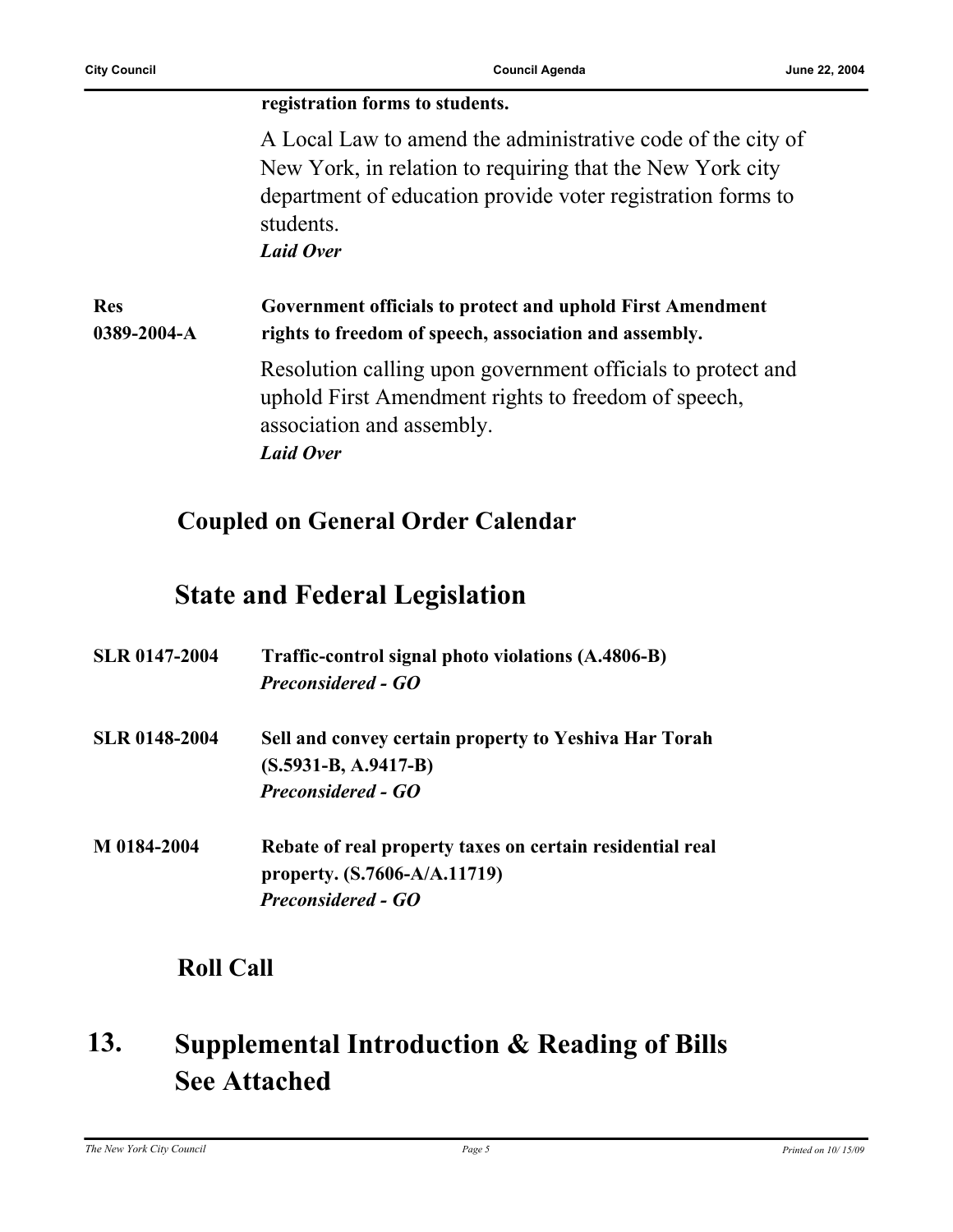### **14. Supplemental Discussion of Resolutions**

### **15. Supplemental Resolutions**

| <b>Res 0014-2004</b> | Honoring and commemorating the bicentennial anniversary of<br>Haiti.                                                                                                                                                                                                                                                                                                               |
|----------------------|------------------------------------------------------------------------------------------------------------------------------------------------------------------------------------------------------------------------------------------------------------------------------------------------------------------------------------------------------------------------------------|
|                      | Resolution honoring and commemorating the bicentennial<br>anniversary of Haiti.                                                                                                                                                                                                                                                                                                    |
|                      | Adopted by the Committee on Cultural Affairs, Libraries &<br><b>International Intergroup Relations</b>                                                                                                                                                                                                                                                                             |
| Res 0231-2004        | Require criminal background checks on all applicants for flight<br>instruction, pilot licenses and the renewal of a pilot license.                                                                                                                                                                                                                                                 |
|                      | Resolution calling upon the Congress of the United States of<br>America to enact legislation that requires criminal background<br>checks on all applicants for flight instruction, pilot licenses<br>and the renewal of a pilot license and to reject such<br>applications if a felony conviction is revealed.<br><b>Adopted by the Committee on State and Federal Legislation</b> |

### **16. Supplemental General Discussion**

### **17. Supplemental Extension of Remarks**

### **INTRODUCTION AND READING OF BILLS**

**SLR 0147-2004** *By Council Member Rivera*

State Legislation Resolution requesting the New York State Legislature to pass a bill introduced by Assembly Members Lafayette, Mayersohn, P. Rivera, Pheffer, Peralta, Gianaris, Grannis, Seddio, Stringer, Colton, Greene, Dinowitz, Markey